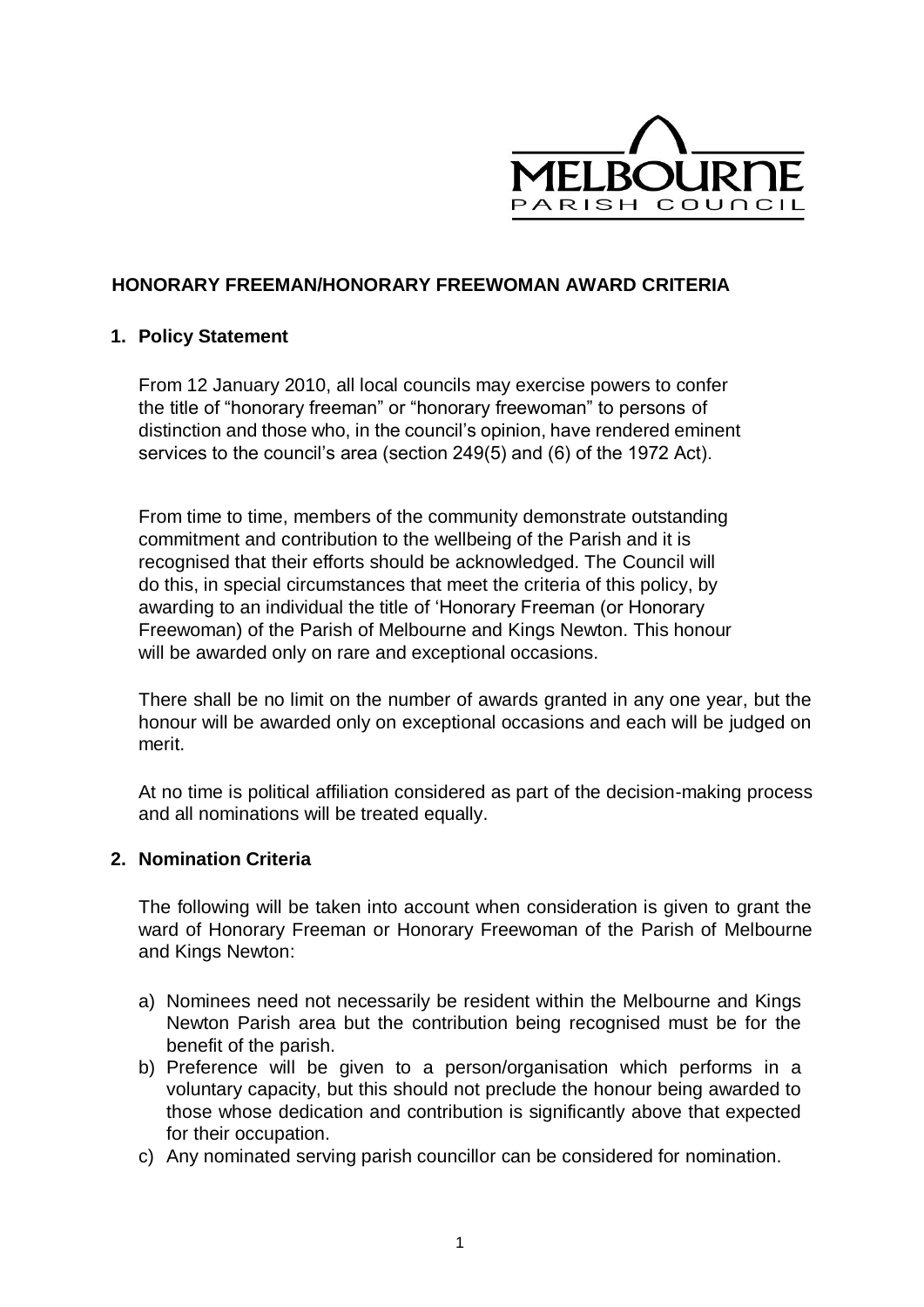- d) The contribution to the community of Melbourne and Kings Newton Parish should comprise one or more of the following:
	- (i) A significant allocation of the person's/organisation's time in serving members of the community for the improvement of their well-being;
	- (ii) The promotion, achievement and/or delivery of community services in which a real personal contribution has been made;
	- (iii) A contribution which is seen to stand above the contributions of most others.

## **3. Nomination Procedure**

- a) Nominations should be made in the strictest confidence without the nominee's knowledge. Any resident or elector of the Parish of Melbourne and Kings Newton may make a nomination but it must be sponsored by a parish councillor.
- b) Nominations must be made in writing to the Parish Clerk and supported by evidence of the voluntary service provided by the individual/organisation to the community, and any other evidence of service which justifies the honour.
- c) Received nominations will be distributed to all parish councillors, as part of the agenda process. The matter will be considered at an Extraordinary Parish Council meeting, with the press and public excluded. The purpose of this part of the process is to ensure that there is general support for the nomination.
- d) Councillors' reasons for any objection to a nomination must be given. If the Parish Council is "minded" to approve the nomination, the nominee will be informed and invited to accept the honour. Following the nominee's informal acceptance, a meeting of the Parish Council, specially convened for the purpose, and where notice of the object of the meeting has been given, shall be arranged (in accordance with S.249 (and appropriate sub-sections) of the Local Government Act 1972).
- e) In accordance with S.249 of the Local Government Act 1972, at least two-thirds of the Members present and voting must agree the nomination.
- f) The decisions of the Council on all nominations (whether affirmative or negative) are final.

# **4. Entitlements**

a) Any person declared an Honorary Freeman (or Honorary Freewoman) of the Parish may designate himself/herself 'Honorary Freeman' (or Freewoman) of the Parish of Melbourne'.